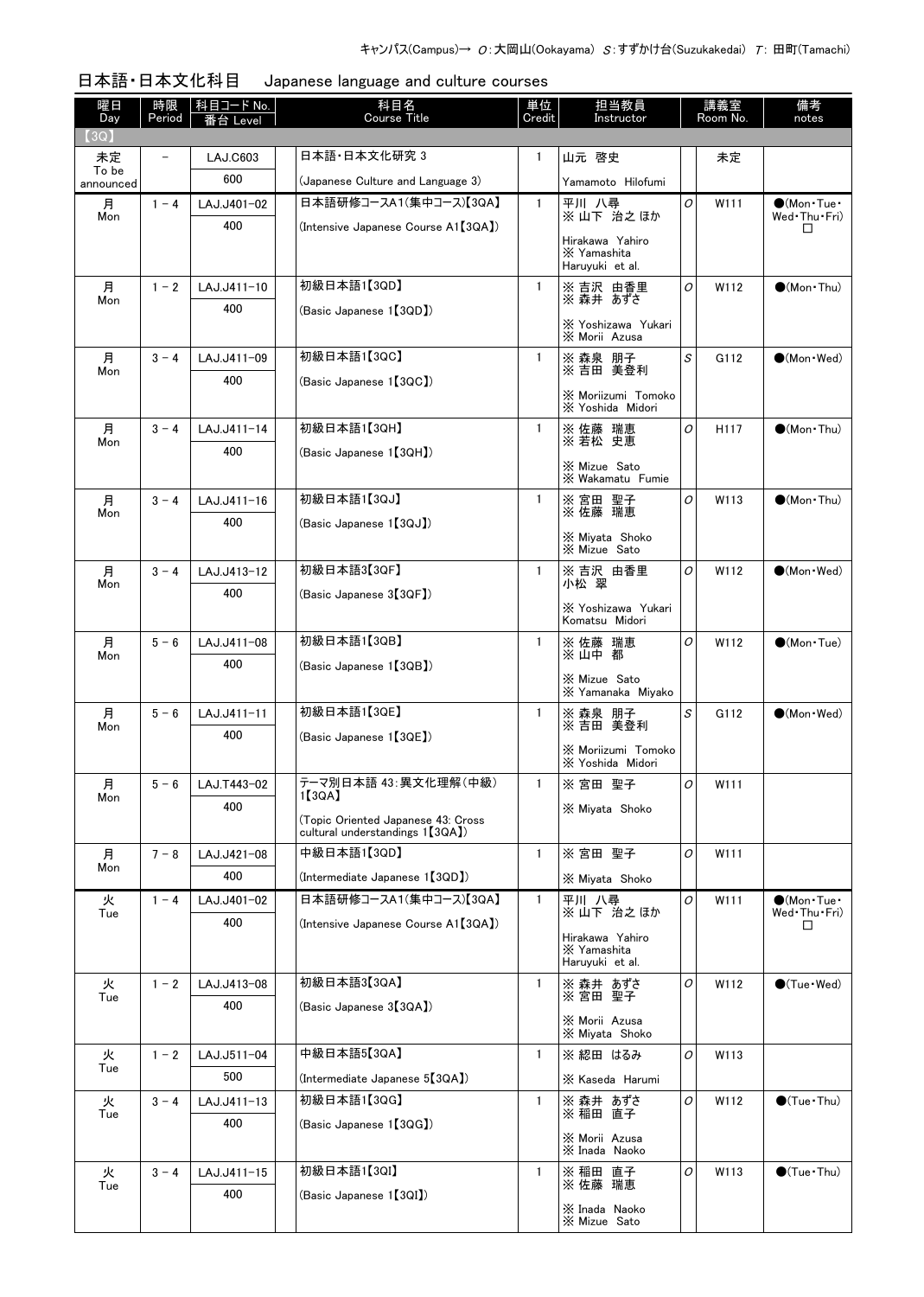| 曜日<br>Day | 時限<br>Period | │科目コード No. │<br>番台 Level |         | 科目名<br><b>Course Title</b>                                                                       | 単位<br>Credit | 担当教員<br>Instructor                                |   | 講義室<br>Room No.                                       | 備考<br>notes                 |
|-----------|--------------|--------------------------|---------|--------------------------------------------------------------------------------------------------|--------------|---------------------------------------------------|---|-------------------------------------------------------|-----------------------------|
| 【3Q】      |              |                          |         |                                                                                                  |              |                                                   |   |                                                       |                             |
| 火<br>Tue  | $3 - 4$      | LAJ.J413-09              |         | 初級日本語3【3QB】                                                                                      | 1            | ※ 西部 由佳<br>※ 草野 宗子                                | O | H <sub>117</sub>                                      | $\bullet$ (Tue • Thu)       |
|           |              | 400                      |         | (Basic Japanese 3【3QB】)                                                                          |              | X Nishibe Yuka<br>X Kusano Muneko                 |   |                                                       |                             |
| 火         | $3 - 4$      | LAJ.J501-06              |         | 上級日本語 1:セミナーを聞く【3QC】                                                                             | $\mathbf{1}$ | 森田 淳子                                             |   | $O$ 西9号館3階                                            |                             |
| Tue       |              | 500                      |         | (Advanced Japanese 1: Academic<br>listening[3QC])                                                |              | Morita Junko                                      |   | 少人数ゼミ<br>ルーム<br>W9-321<br>Ookavama<br>W9 Bidg.<br>321 |                             |
|           |              |                          |         |                                                                                                  |              |                                                   |   | Seminar<br>Room                                       |                             |
| 火         | $5 - 6$      | LAJ.J411-08              |         | 初級日本語1【3QB】                                                                                      | $\mathbf{1}$ | ※ 佐藤 瑞恵<br>※ 山中 都                                 | O | W112                                                  | $\bullet$ (Mon Tue)         |
| Tue       |              | 400                      |         | (Basic Japanese 1【3QB】)                                                                          |              |                                                   |   |                                                       |                             |
|           |              |                          |         |                                                                                                  |              | X Mizue Sato<br>X Yamanaka Miyako                 |   |                                                       |                             |
| 火<br>Tue  | $5 - 6$      | LAJ.J411-12              |         | 初級日本語1【3QF】                                                                                      | $\mathbf{1}$ | ※ 森井 あずさ<br>※ 谷田部 由木子                             | O | H117                                                  | $\bullet$ (Tue $\cdot$ Fri) |
|           |              | 400                      |         | (Basic Japanese 1【3QF】)                                                                          |              | X Morii Azusa                                     |   |                                                       |                             |
|           |              |                          |         |                                                                                                  |              | X Yatabe Yukiko                                   |   |                                                       |                             |
| 火<br>Tue  | $5 - 6$      | LAJ.J421-06              |         | 中級日本語1【3QB】                                                                                      | $\mathbf{1}$ | ※ 西部 由佳                                           | O | W111                                                  |                             |
|           |              | 400                      |         | (Intermediate Japanese 1【3QB】)                                                                   |              | X Nishibe Yuka                                    |   |                                                       |                             |
| 火<br>Tue  | $5 - 6$      | LAJ.T415-02              |         | テーマ別日本語 15:漢字(初級)1【3QA】                                                                          | $\mathbf{1}$ | ※ 谷田部 由木子                                         | O | W931                                                  |                             |
|           |              | 400                      |         | (Topic Oriented Japanese 15: Kanji basic<br>1(3QA)                                               |              | X Yatabe Yukiko                                   |   |                                                       |                             |
| 火         | $5 - 6$      | LAJ.T445-02              |         | テーマ別日本語 45:異文化理解(中級)<br>3[3QA]                                                                   | $\mathbf{1}$ | ※ 斎藤 ちぐさ                                          | O | W113                                                  |                             |
| Tue       |              | 400                      |         | (Topic Oriented Japanese 45: Cross<br>cultural understandings 3 <sup>[3QA]</sup> )               |              | X Saito Chigusa                                   |   |                                                       |                             |
| 火         | $7 - 8$      | LAJ.J423-05              |         | 中級日本語3【3QB】                                                                                      | $\mathbf{1}$ | ※ 西部 由佳                                           | O | W111                                                  |                             |
| Tue       |              | 400                      |         | (Intermediate Japanese 3(3QB))                                                                   |              | X Nishibe Yuka                                    |   |                                                       |                             |
| 火         | $7 - 8$      | LAJ.T421-02              |         | テーマ別日本語 21:聴解・会話(中級)                                                                             | $\mathbf{1}$ | ※ 斎藤 ちぐさ                                          | O | W113                                                  |                             |
| Tue       |              | 400                      |         | 1[3QA]                                                                                           |              | X Saito Chigusa                                   |   |                                                       |                             |
|           |              |                          |         | (Topic Oriented Japanese 21:<br>Intermediate listening comprehension and<br>conversation 1[3QA]) |              |                                                   |   |                                                       |                             |
| 火<br>Tue  | $7 - 8$      | LAJ.T441-02              |         | テーマ別日本語 41: プレゼンテーションのため<br>の発音(中級)【3QA】                                                         | $\mathbf{1}$ | ※山中都                                              | O | W112                                                  |                             |
|           |              | 400                      |         | (Topic Oriented Japanese 41:<br>Pronunciation for presentation [3QA])                            |              | X Yamanaka Miyako                                 |   |                                                       |                             |
| 火         | $7 - 8$      | LAJ.T501-04              | $\star$ | Topic Oriented Japanese 51: Strategic                                                            | $\mathbf{1}$ | 山元 啓史                                             | S | G112                                                  |                             |
| Tue       |              | 500                      |         | approach to Japanese and culture<br>1【3QB】                                                       |              | Yamamoto Hilofumi                                 |   |                                                       |                             |
|           |              |                          |         | (テーマ別日本語 51:言語文化ストラテジ<br>1【3QB】                                                                  |              |                                                   |   |                                                       |                             |
| 火         | $9 - 10$     | LAJ.J503-02              |         | 上級日本語 3:セミナーで発表する【3QB】                                                                           | $\mathbf{1}$ | 山元 啓史                                             | S | G112                                                  |                             |
| Tue       |              | 500                      |         | (Advanced Japanese 3: Academic<br>presentation [3QB])                                            |              | Yamamoto Hilofumi                                 |   |                                                       |                             |
| 水         | $1 - 4$      | LAJ.J401-02              |         | 日本語研修コースA1(集中コース)【3QA】                                                                           | $\mathbf{1}$ | 平川 八尋<br>※山下 治之ほか                                 | 0 | W111                                                  | $\bigcirc$ (Mon Tue $\cdot$ |
| Wed       |              | 400                      |         | (Intensive Japanese Course A1【3QA】)                                                              |              |                                                   |   |                                                       | Wed Thu Fri)<br>□           |
|           |              |                          |         |                                                                                                  |              | Hirakawa Yahiro<br>X Yamashita<br>Haruyuki et al. |   |                                                       |                             |
| 水<br>Wed  | $1 - 2$      | LAJ.J411-07              |         | 初級日本語1【3QA】                                                                                      | $\mathbf{1}$ | ※吉沢 由香里<br>※ 谷田部 由不子                              | O | W112                                                  | $\bullet$ (Wed Fri)         |
|           |              | 400                      |         | (Basic Japanese 1【3QA】)                                                                          |              | X Yoshizawa Yukari                                |   |                                                       |                             |
|           |              |                          |         |                                                                                                  |              | X Yatabe Yukiko                                   |   |                                                       |                             |
| 水<br>Wed  | $3 - 4$      | LAJ.J413-10              |         | 初級日本語3【3QC】                                                                                      | 1            | ※ 吉田 美登利<br>※ 斎藤 ちぐさ                              | S | G112                                                  | $\bullet$ (Wed Fri)         |
|           |              | 400                      |         | (Basic Japanese 3【3QC】)                                                                          |              | X Yoshida Midori                                  |   |                                                       |                             |
|           |              |                          |         |                                                                                                  |              | X Saito Chigusa                                   |   |                                                       |                             |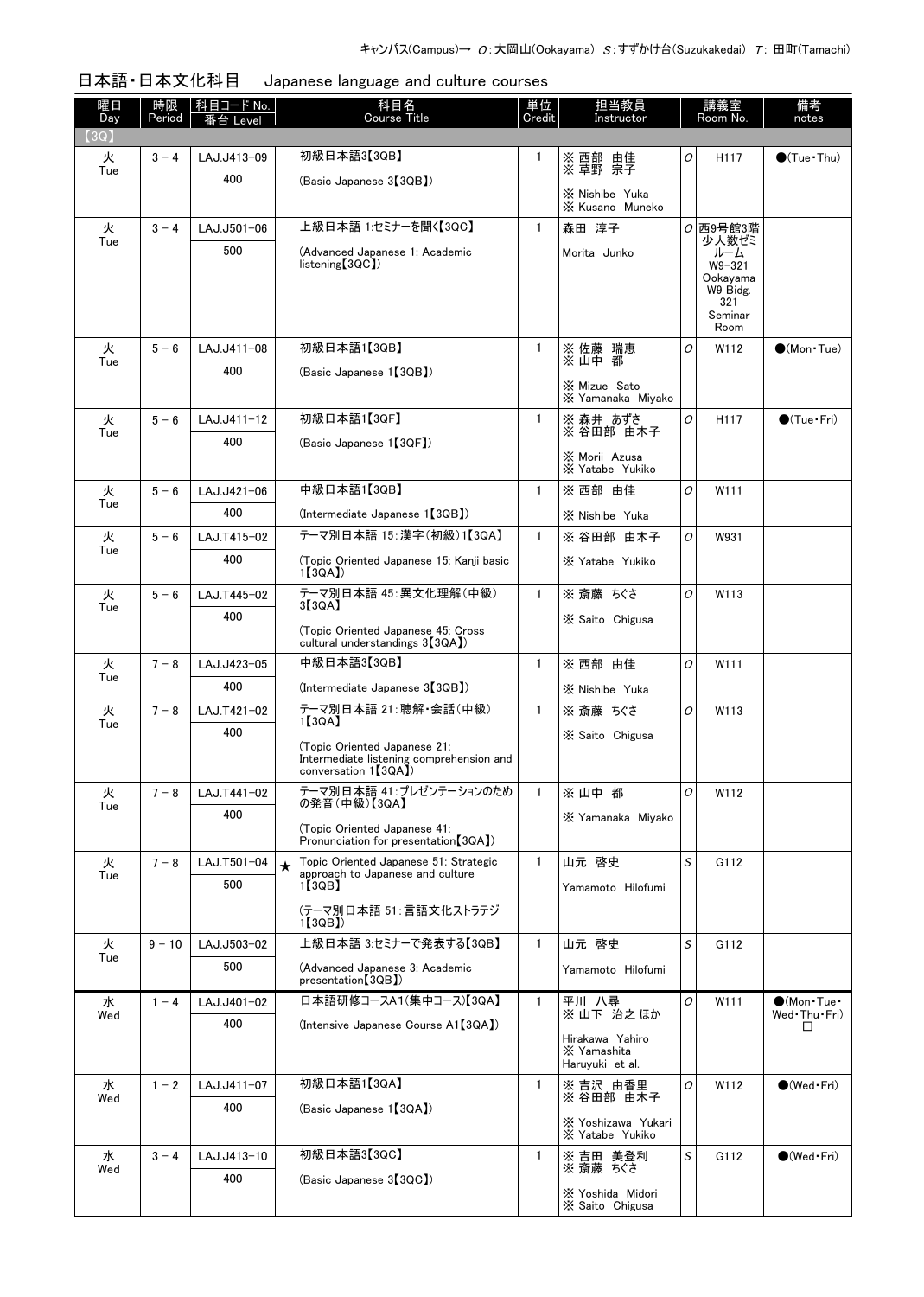| 日本語・日本文化科目 | Japanese language and culture courses |  |
|------------|---------------------------------------|--|
|------------|---------------------------------------|--|

| 曜日<br>Day | 時限<br>Period | 科目コード No.<br>番台 Level | 科目名<br><b>Course Title</b>                                     | 単位<br>Credit | 担当教員<br>Instructor                                 |   | 講義室<br>Room No.                                                              | 備考<br>notes                 |
|-----------|--------------|-----------------------|----------------------------------------------------------------|--------------|----------------------------------------------------|---|------------------------------------------------------------------------------|-----------------------------|
| (3Q)      |              |                       |                                                                |              |                                                    |   |                                                                              |                             |
| 水<br>Wed  | $3 - 4$      | LAJ.J413-12           | 初級日本語3【3QF】                                                    | 1            | ※吉沢 由香里<br>小松 翠                                    | O | W113                                                                         | $\bigcirc$ (Mon · Wed)      |
|           |              | 400                   | (Basic Japanese 3【3QF】)                                        |              | X Yoshizawa Yukari<br>Komatsu Midori               |   |                                                                              |                             |
| 水         | $3 - 4$      | LAJ.J501-04           | 上級日本語 1:セミナーを聞く【3QA】                                           | $\mathbf{1}$ | 森田 淳子                                              |   | $O$ 西9号館3階                                                                   |                             |
| Wed       |              | 500                   | (Advanced Japanese 1: Academic<br>listening[3QA])              |              | Morita Junko                                       |   | 少人数ゼミ<br>ルーム<br>$W9 - 321$<br>Ookayama<br>W9 Bidg.<br>321<br>Seminar<br>Room |                             |
| 水         | $3 - 4$      | LAJ.J501-07           | 上級日本語 1:セミナーを聞く【3QD】                                           | $\mathbf{1}$ | ※吉沢 由香里                                            | O | W112                                                                         |                             |
| Wed       |              | 500                   | (Advanced Japanese 1: Academic<br>listening[3QD])              |              | X Yoshizawa Yukari                                 |   |                                                                              |                             |
| 水         | $3 - 4$      | LAJ.J511-07           | 中級日本語5【3QD】                                                    | $\mathbf{1}$ | 佐藤 礼子                                              | O | W931                                                                         |                             |
| Wed       |              | 500                   | (Intermediate Japanese 5 <sup>[3QD])</sup>                     |              | Sato Reiko                                         |   |                                                                              |                             |
| 水         | $5 - 6$      | LAJ.J411-11           | 初級日本語1【3QE】                                                    | $\mathbf{1}$ | ※ 森泉 朋子                                            | S | G112                                                                         | $\bullet$ (Mon $\cdot$ Wed) |
| Wed       |              | 400                   | (Basic Japanese 1 [3QE])                                       |              | ※吉田 美登利<br>X Moriizumi Tomoko<br>X Yoshida Midori  |   |                                                                              |                             |
| 水         | $5 - 6$      | LAJ.J413-08           | 初級日本語3【3QA】                                                    | $\mathbf{1}$ | ※ 森井 あずさ<br>※宮田 聖子                                 | O | W112                                                                         | $\bullet$ (Tue · Wed)       |
| Wed       |              | 400                   | (Basic Japanese 3【3QA】)                                        |              | X Morii Azusa<br>X Miyata Shoko                    |   |                                                                              |                             |
| 水         | $7 - 8$      | LAJ.J411-09           | 初級日本語1【3QC】                                                    | $\mathbf{1}$ | ※ 森泉 朋子                                            | S | G112                                                                         | $\bigcirc$ (Mon · Wed)      |
| Wed       |              | 400                   | (Basic Japanese 1 [3QC])                                       |              | ※ 吉田 美登利<br>X Moriizumi Tomoko<br>X Yoshida Midori |   |                                                                              |                             |
| 水         | $7 - 8$      | LAJ.J421-05           | 中級日本語1【3QA】                                                    | $\mathbf{1}$ | ※宮田 聖子                                             | O | W112                                                                         |                             |
| Wed       |              | 400                   | (Intermediate Japanese 1 [3QA])                                |              | X Miyata Shoko                                     |   |                                                                              |                             |
| 木         | $1 - 4$      | LAJ.J401-02           | 日本語研修コースA1(集中コース)【3QA】                                         | 1            | 平川 八尋                                              | 0 | W111                                                                         | $\bigcirc$ (Mon Tue ·       |
| Thu       |              | 400                   | (Intensive Japanese Course A1 [3QA])                           |              | ※山下 治之ほか                                           |   |                                                                              | Wed Thu Fri)<br>$\Box$      |
|           |              |                       |                                                                |              | Hirakawa Yahiro<br>X Yamashita<br>Haruyuki et al.  |   |                                                                              |                             |
| 木         | $1 - 2$      | LAJ.J411-14           | 初級日本語1【3QH】                                                    | 1            | 瑞恵<br>※ 佐藤 瑞恵<br>※ 若松 史恵                           | 0 | W112                                                                         | $\bullet$ (Mon•Thu)         |
| Thu       |              | 400                   | (Basic Japanese 1【3QH】)                                        |              | ※ Mizue Sato<br>※ Wakamatu Fumie                   |   |                                                                              |                             |
|           |              | LAJ.J411-16           | 初級日本語1【3QJ】                                                    | $\mathbf{1}$ |                                                    | O | W113                                                                         | $\bullet$ (Mon Thu)         |
| 木<br>Thu  | $1 - 2$      | 400                   | (Basic Japanese 1【3QJ】)                                        |              | ※ 宮田 聖子<br>※ 佐藤 瑞恵                                 |   |                                                                              |                             |
|           |              |                       |                                                                |              | X Miyata Shoko<br>X Mizue Sato                     |   |                                                                              |                             |
| 木<br>Thu  | $3 - 4$      | LAJ.J411-13           | 初級日本語1【3QG】                                                    | 1            | ※ 森井 あずさ<br>※ 稲田 直子                                | O | W112                                                                         | $\bigcirc$ (Tue·Thu)        |
|           |              | 400                   | (Basic Japanese 1【3QG】)                                        |              | X Morii Azusa<br>X Inada Naoko                     |   |                                                                              |                             |
| 木         | $3 - 4$      | LAJ.J411-15           | 初級日本語1【3QI】                                                    | 1            | ※ 稲田 直子<br>※ 佐藤 瑞恵                                 | 0 | W113                                                                         | $\bigcirc$ (Tue · Thu)      |
| Thu       |              | 400                   | (Basic Japanese 1【3QI】)                                        |              |                                                    |   |                                                                              |                             |
|           |              |                       |                                                                |              | X Inada Naoko<br>X Mizue Sato                      |   |                                                                              |                             |
| 木<br>Thu  | $3 - 4$      | LAJ.J423-04           | 中級日本語3【3QA】                                                    | $\mathbf{1}$ | ※ 山下 治之                                            | 0 | W831                                                                         |                             |
|           |              | 400                   | (Intermediate Japanese 3[3QA])                                 |              | X Yamashita<br>Haruyuki                            |   |                                                                              |                             |
| 木<br>Thu  | $3 - 4$      | LAJ.J501-05           | 上級日本語 1:セミナーを聞く【3QB】                                           | $\mathbf{1}$ | ※ 森泉 朋子                                            | S | G112                                                                         |                             |
|           |              | 500                   | (Advanced Japanese 1: Academic<br>listening <sup>[3QB]</sup> ) |              | X Moriizumi Tomoko                                 |   |                                                                              |                             |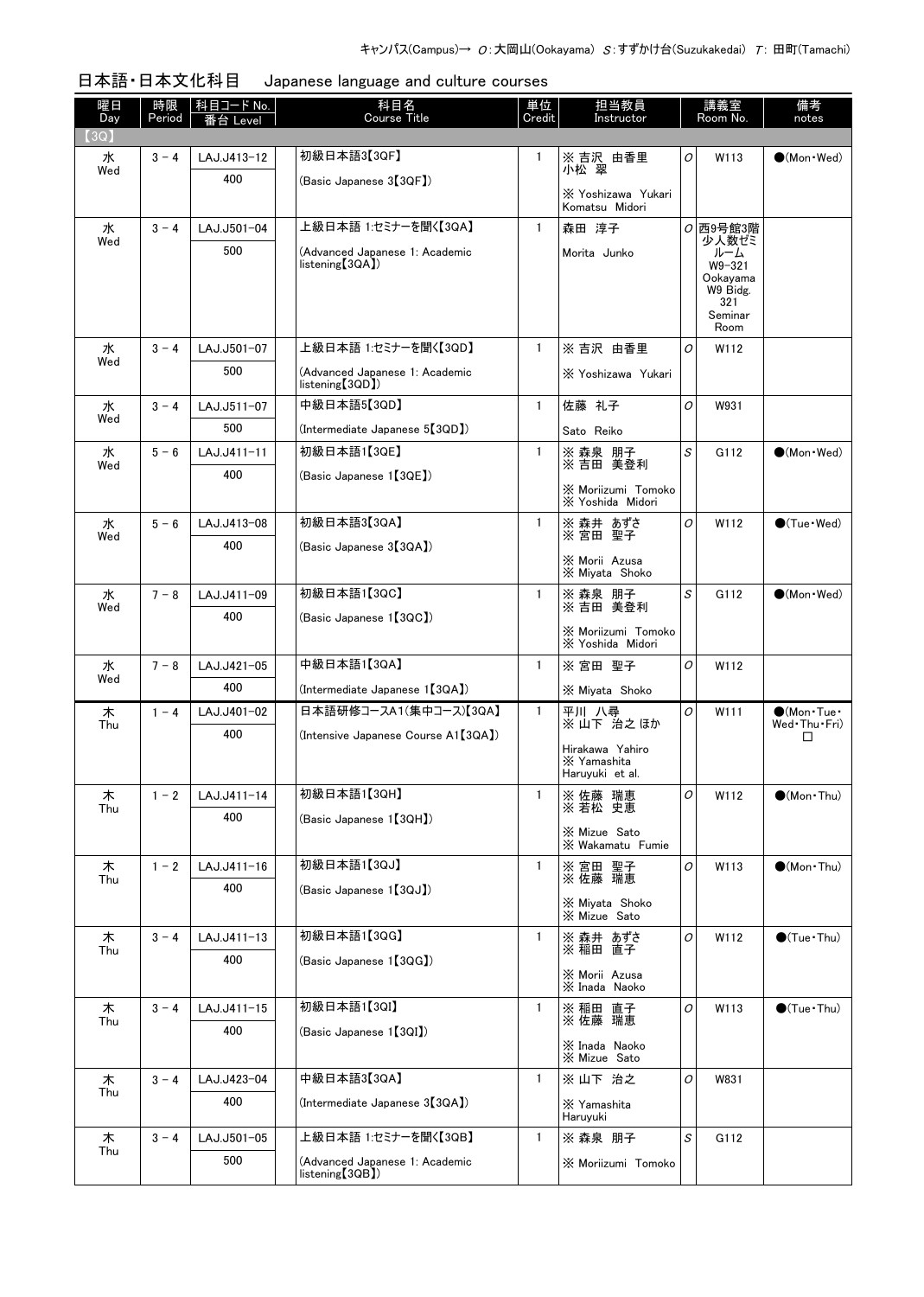| 曜日<br>Day   | 時限<br>Period | │科目コード No. │<br>番台 Level | 科目名<br>Course Title                                                                            | 単位<br>Credit | 担当教員<br>Instructor                                |                                                    | 講義室<br>Room No. | 備考<br>notes                         |
|-------------|--------------|--------------------------|------------------------------------------------------------------------------------------------|--------------|---------------------------------------------------|----------------------------------------------------|-----------------|-------------------------------------|
| 【3Q】        |              |                          |                                                                                                |              |                                                   |                                                    |                 |                                     |
| 木<br>Thu    | $3 - 4$      | LAJ.T501-03<br>500       | Topic Oriented Japanese 51: Strategic<br>$\star$<br>approach to Japanese and culture<br>1【3QA】 | 1            | 山元 啓史<br>Yamamoto Hilofumi                        | O                                                  | W932            |                                     |
|             |              |                          | (テーマ別日本語 51:言語文化ストラテジ<br>1[3QA]                                                                |              |                                                   |                                                    |                 |                                     |
| 木           | $5 - 6$      | LAJ.T411-02              | テーマ別日本語 11:日本の生活と社会<br>1[3QA]                                                                  | $\mathbf{1}$ | ※ 山下 治之                                           | O                                                  | W111            |                                     |
| Thu         |              | 400                      | (Topic Oriented Japanese 11: Daily life in<br>Japanese society 1 [3QA])                        |              | X Yamashita<br>Haruvuki                           |                                                    |                 |                                     |
| 木           | $5 - 6$      | LAJ.J511-05              | 中級日本語5【3QB】                                                                                    | $\mathbf{1}$ | ※ 草野 宗子                                           | $\mathcal{O}$                                      | W112            |                                     |
| Thu         |              | 500                      | (Intermediate Japanese 5【3QB】)                                                                 |              | X Kusano Muneko                                   |                                                    |                 |                                     |
| 木           | $5 - 6$      | LAJ.J511-06              | 中級日本語5【3QC】                                                                                    | $\mathbf{1}$ | ※ 森泉 朋子                                           | $\mathcal{S}% _{CS}^{(n)}:=\mathcal{S}_{CS}^{(n)}$ | G112            |                                     |
| Thu         |              | 500                      | (Intermediate Japanese 5【3QC】)                                                                 |              | X Moriizumi Tomoko                                |                                                    |                 |                                     |
| 木           | $7 - 8$      | LAJ.J411-10              | 初級日本語1【3QD】                                                                                    | $\mathbf{1}$ | ※吉沢 由香里                                           | O                                                  | W113            | $\bullet$ (Mon Thu)                 |
| Thu         |              | 400                      | (Basic Japanese 1【3QD】)                                                                        |              | ※ 森井 あずさ                                          |                                                    |                 |                                     |
|             |              |                          |                                                                                                |              | X Yoshizawa Yukari<br>X Morii Azusa               |                                                    |                 |                                     |
| 木<br>Thu    | $7 - 8$      | LAJ.J413-09              | 初級日本語3【3QB】                                                                                    | 1            | ※ 西部 由佳<br>※ 草野 宗子                                | 0                                                  | W112            | $\bigcirc$ (Tue · Thu)              |
|             |              | 400                      | (Basic Japanese 3【3QB】)                                                                        |              | X Nishibe Yuka                                    |                                                    |                 |                                     |
|             |              |                          |                                                                                                |              | X Kusano Muneko                                   |                                                    |                 |                                     |
| 木<br>Thu    | $7 - 8$      | LAJ.T433-02              | テーマ別日本語 33: 文化と社会(中級)<br>3[3QA]                                                                | $\mathbf{1}$ | ※ 山下 治之                                           | O                                                  | W111            |                                     |
|             |              | 400                      | (Topic Oriented Japanese 33: Culture and<br>society 3【3QA】)                                    |              | X Yamashita<br>Haruyuki                           |                                                    |                 |                                     |
| 金           | $1 - 4$      | LAJ.J401-02              | 日本語研修コースA1(集中コース)【3QA】                                                                         | $\mathbf{1}$ | 平川 八尋                                             | 0                                                  | W111            | $\bigcirc$ (Mon Tue $\cdot$         |
| Fri         |              | 400                      | (Intensive Japanese Course A1 [3QA])                                                           |              | ※山下 治之ほか                                          |                                                    |                 | Wed Thu Fri)<br>ப                   |
|             |              |                          |                                                                                                |              | Hirakawa Yahiro<br>X Yamashita<br>Haruyuki et al. |                                                    |                 |                                     |
| 金           | $1 - 2$      | LAJ.J413-10              | 初級日本語3【3QC】                                                                                    | $\mathbf{1}$ | ※ 吉田 美登利<br>※ 斎藤 ちぐさ                              | $\mathcal{S}% _{CS}^{(n)}:=\mathcal{S}_{CS}^{(n)}$ | G112            | $\bigcirc$ (Wed Fri)                |
| Fri         |              | 400                      | (Basic Japanese 3【3QC】)                                                                        |              |                                                   |                                                    |                 |                                     |
|             |              |                          |                                                                                                |              | X Yoshida Midori<br>X Saito Chigusa               |                                                    |                 |                                     |
| 金           | $1 - 2$      | LAJ.T427-02              | テーマ別日本語 27:漢字(中級)1【3QA】                                                                        | $\mathbf{1}$ | ※ 谷田部 由木子                                         | 0                                                  | W112            |                                     |
| Fri         |              | 400                      | (Topic Oriented Japanese 27: Kanji<br>intermediate 1【3QA】                                      |              | X Yatabe Yukiko                                   |                                                    |                 |                                     |
| 金           | $3 - 4$      | LAJ.J411-12              | 初級日本語1【3QF】                                                                                    | 1            | ※ 森井 あずさ                                          | O                                                  | W112            | $\bigcirc$ (Tue·Fri)                |
| Fri         |              | 400                      | (Basic Japanese 1【3QF】)                                                                        |              | ※ 谷田部 由木子                                         |                                                    |                 |                                     |
|             |              |                          |                                                                                                |              | X Morii Azusa<br>X Yatabe Yukiko                  |                                                    |                 |                                     |
| 金           | $3 - 4$      | LAJ.J423-06              | 中級日本語3【3QC】                                                                                    | 1            | ※ 斎藤 ちぐさ                                          | S                                                  | G112            |                                     |
| Fri         |              | 400                      | (Intermediate Japanese 3 <sup>[3QC]</sup> )                                                    |              | X Saito Chigusa                                   |                                                    |                 |                                     |
| 金           | $5 - 6$      | LAJ.J411-07              | 初級日本語1【3QA】                                                                                    | 1            | ※ 吉沢 由香里                                          | 0                                                  | W112            | $\bigcirc$ (Wed · Fri)              |
| Fri         |              | 400                      | (Basic Japanese 1 [3QA])                                                                       |              | ※ 谷田部 由不子                                         |                                                    |                 |                                     |
|             |              |                          |                                                                                                |              | X Yoshizawa Yukari<br>X Yatabe Yukiko             |                                                    |                 |                                     |
| 金           | $5 - 6$      | LAJ.J421-07              | 中級日本語1【3QC】                                                                                    | $\mathbf{1}$ | ※ 斎藤 ちぐさ                                          | S                                                  | G112            |                                     |
| Fri         |              | 400                      | (Intermediate Japanese 1 [3QC])                                                                |              | X Saito Chigusa                                   |                                                    |                 |                                     |
| (4Q)        |              |                          |                                                                                                |              |                                                   |                                                    |                 |                                     |
| 未定<br>To be | -            | LAJ.C604                 | 日本語•日本文化研究 4                                                                                   | 1            | 山元 啓史                                             |                                                    | 未定              |                                     |
| announced   |              | 600                      | (Japanese Culture and Language 4)                                                              |              | Yamamoto Hilofumi                                 |                                                    |                 |                                     |
| 月<br>Mon    | $1 - 4$      | LAJ.J403-02              | 日本語研修コースA2(集中コース)【4QA】                                                                         | -1           | 平川 八尋<br>※山下 治之ほか                                 | 0                                                  | W111            | $\bullet$ (Mon•Tue•<br>Wed Thu Fri) |
|             |              | 400                      | (Intensive Japanese Course A2[4QA])                                                            |              | Hirakawa Yahiro                                   |                                                    |                 | $\Box$                              |
|             |              |                          |                                                                                                |              | X Yamashita<br>Haruyuki et al.                    |                                                    |                 |                                     |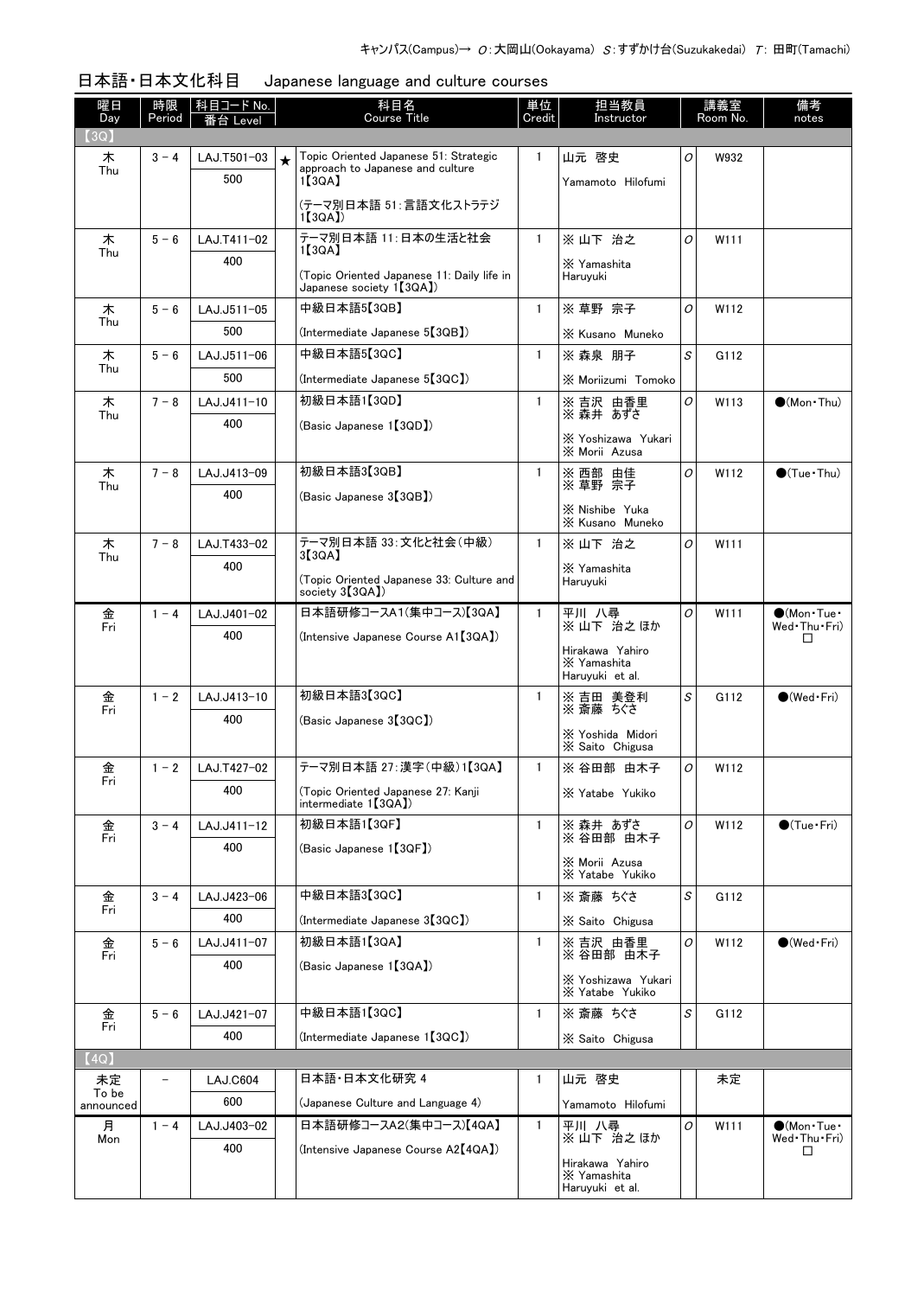| 曜日<br>Day | 時限<br>Period | 科目コード No.<br>番台 Le <u>ve</u> l | 科目名<br><b>Course Title</b>                                      | 単位<br>Credit | 担当教員<br>Instructor                     |                | 講義室<br>Room No.      | 備考<br>notes                             |
|-----------|--------------|--------------------------------|-----------------------------------------------------------------|--------------|----------------------------------------|----------------|----------------------|-----------------------------------------|
| (4Q)      |              |                                |                                                                 |              |                                        |                |                      |                                         |
| 月         | $1 - 2$      | LAJ.J412-11                    | 初級日本語2【4QD】                                                     |              | ※ 吉沢 由香里                               | 0              | W112                 | $\bullet$ (Mon Thu)                     |
| Mon       |              | 400                            | (Basic Japanese 2【4QD】)                                         |              | ※ 森井 あずさ                               |                |                      |                                         |
|           |              |                                |                                                                 |              | X Yoshizawa Yukari<br>X Morii Azusa    |                |                      |                                         |
| 月         | $3 - 4$      | LAJ.J411-17                    | 初級日本語1【4QA】                                                     | $\mathbf{1}$ | ※宮田 聖子<br>※佐藤 瑞恵                       | 0              | W113                 | $\bullet$ (Mon Thu)                     |
| Mon       |              | 400                            | (Basic Japanese 1【4QA】)                                         |              |                                        |                |                      |                                         |
|           |              |                                |                                                                 |              | X Miyata Shoko<br>X Mizue Sato         |                |                      |                                         |
| 月         | $3 - 4$      | LAJ.J412-10                    | 初級日本語2【4QC】                                                     | $\mathbf{1}$ | ※ 森泉 朋子<br>※ 吉田 美登利                    | S              | G112                 | $\bigcirc$ (Mon · Wed)                  |
| Mon       |              | 400                            | (Basic Japanese 2【4QC】)                                         |              |                                        |                |                      |                                         |
|           |              |                                |                                                                 |              | X Moriizumi Tomoko<br>X Yoshida Midori |                |                      |                                         |
| 月<br>Mon  | $3 - 4$      | LAJ.J412-15                    | 初級日本語2【4QH】                                                     | 1            | ※ 佐藤 瑞恵<br>※ 若松 史恵                     | O              | H <sub>117</sub>     | $\bullet$ (Mon Thu)                     |
|           |              | 400                            | (Basic Japanese 2【4QH】)                                         |              | X Mizue Sato                           |                |                      |                                         |
|           |              |                                |                                                                 |              | X Wakamatu Fumie                       |                |                      |                                         |
| 月<br>Mon  | $3 - 4$      | LAJ.J414-11                    | 初級日本語4【4QF】                                                     | $\mathbf{1}$ | ※ 吉沢 由香里<br>小松 翠                       | $\overline{O}$ | W112                 | $\bigcirc$ (Mon · Wed)                  |
|           |              | 400                            | (Basic Japanese 4【4QF】)                                         |              | X Yoshizawa Yukari                     |                |                      |                                         |
|           |              |                                |                                                                 |              | Komatsu Midori                         |                |                      |                                         |
| 月<br>Mon  | $5 - 6$      | LAJ.J412-09                    | 初級日本語2【4QB】                                                     | 1            | ※ 佐藤 瑞恵<br>※山中 都                       | O              | W112                 | $(Mon \cdot Tue)$                       |
|           |              | 400                            | (Basic Japanese 2【4QB】)                                         |              | X Mizue Sato                           |                |                      |                                         |
|           |              |                                |                                                                 |              | X Yamanaka Miyako                      |                |                      |                                         |
| 月<br>Mon  | $5 - 6$      | LAJ.J412-12                    | 初級日本語2【4QE】                                                     | 1            | ※ 森泉 朋子<br>※吉田 美登利                     | S              | G112                 | $\bullet$ (Mon $\cdot$ Wed)             |
|           |              | 400                            | (Basic Japanese 2【4QE】)                                         |              | X Moriizumi Tomoko                     |                |                      |                                         |
|           |              |                                |                                                                 |              | X Yoshida Midori                       |                |                      |                                         |
| 月<br>Mon  | $5 - 6$      | LAJ.T444-02                    | テーマ別日本語 44: 異文化理解(中級)<br>2【4QA】                                 | $\mathbf{1}$ | ※宮田 聖子                                 | $\overline{O}$ | W111                 |                                         |
|           |              | 400                            | (Topic Oriented Japanese 44: Cross                              |              | X Miyata Shoko                         |                |                      |                                         |
|           |              |                                | cultural understandings 2 <sup>[4QA]</sup> )                    |              |                                        |                |                      |                                         |
| 月<br>Mon  | $7 - 8$      | LAJ.J422-08                    | 中級日本語2【4QD】                                                     | 1            | ※宮田 聖子                                 | 0              | W111                 |                                         |
|           |              | 400                            | (Intermediate Japanese 2【4QD】)                                  |              | X Miyata Shoko                         |                |                      |                                         |
| 火<br>I ue | $1 - 4$      | LAJ.J403-02                    | 日本語研修コースA2(集中コース)【4QA】                                          | $\mathbf{1}$ | 平川 八尋<br>※山下 治之ほか                      | 0              | W111                 | $\bullet$ (Mon·Tue·<br>Wed · Thu · Fri) |
|           |              | 400                            | (Intensive Japanese Course A2【4QA】)                             |              | Hirakawa Yahiro                        |                |                      |                                         |
|           |              |                                |                                                                 |              | X Yamashita<br>Haruyuki et al.         |                |                      |                                         |
| 火         | $1 - 2$      | LAJ.J414-07                    | 初級日本語4【4QA】                                                     | $\mathbf{1}$ | ※ 森井 あずさ                               | O              | W112                 | $\bullet$ (Tue $\cdot$ Wed)             |
| Tue       |              | 400                            | (Basic Japanese 4【4QA】)                                         |              | ※宮田 聖子                                 |                |                      |                                         |
|           |              |                                |                                                                 |              | X Morii Azusa<br>X Miyata Shoko        |                |                      |                                         |
| 火<br>Tue  | $1 - 2$      | LAJ.J512-04                    | 中級日本語6【4QA】                                                     | 1            | ※ 綛田 はるみ                               | 0              | W113                 |                                         |
|           |              | 500                            | (Intermediate Japanese 6 <sup>[4QA])</sup>                      |              | X Kaseda Harumi                        |                |                      |                                         |
| 火         | $3 - 4$      | LAJ.J412-14                    | 初級日本語2【4QG】                                                     | 1            | ※ 森井 あずさ<br>※ 佐藤 瑞恵                    | O              | W112                 | $\bullet$ (Tue • Thu)                   |
| Tue       |              | 400                            | (Basic Japanese 2【4QG】)                                         |              |                                        |                |                      |                                         |
|           |              |                                |                                                                 |              | X Morii Azusa<br>X Mizue Sato          |                |                      |                                         |
| 火<br>Tue  | $3 - 4$      | LAJ.J414-08                    | 初級日本語4【4QB】                                                     | $\mathbf{1}$ | ※西部 由佳<br>※ 草野 宗子                      | O              | H <sub>117</sub>     | $\bigcirc$ (Tue · Thu)                  |
|           |              | 400                            | (Basic Japanese 4【4QB】)                                         |              | X Nishibe Yuka                         |                |                      |                                         |
|           |              |                                |                                                                 |              | X Kusano Muneko                        |                |                      |                                         |
| 火<br>Tue  | $3 - 4$      | LAJ.J502-06                    | 上級日本語 2:討議をまとめ、書く【4QC】                                          | $\mathbf{1}$ | 森田 淳子                                  |                | $O$ 西9号館3階<br>少人数ゼミ  |                                         |
|           |              | 500                            | (Advanced Japanese 2: Academic writing<br>and discussion [4QC]) |              | Morita Junko                           |                | ルーム<br>$W9 - 321$    |                                         |
|           |              |                                |                                                                 |              |                                        |                | Ookayama<br>W9 Bidg. |                                         |
|           |              |                                |                                                                 |              |                                        |                | 321                  |                                         |
|           |              |                                |                                                                 |              |                                        |                | Seminar<br>Room      |                                         |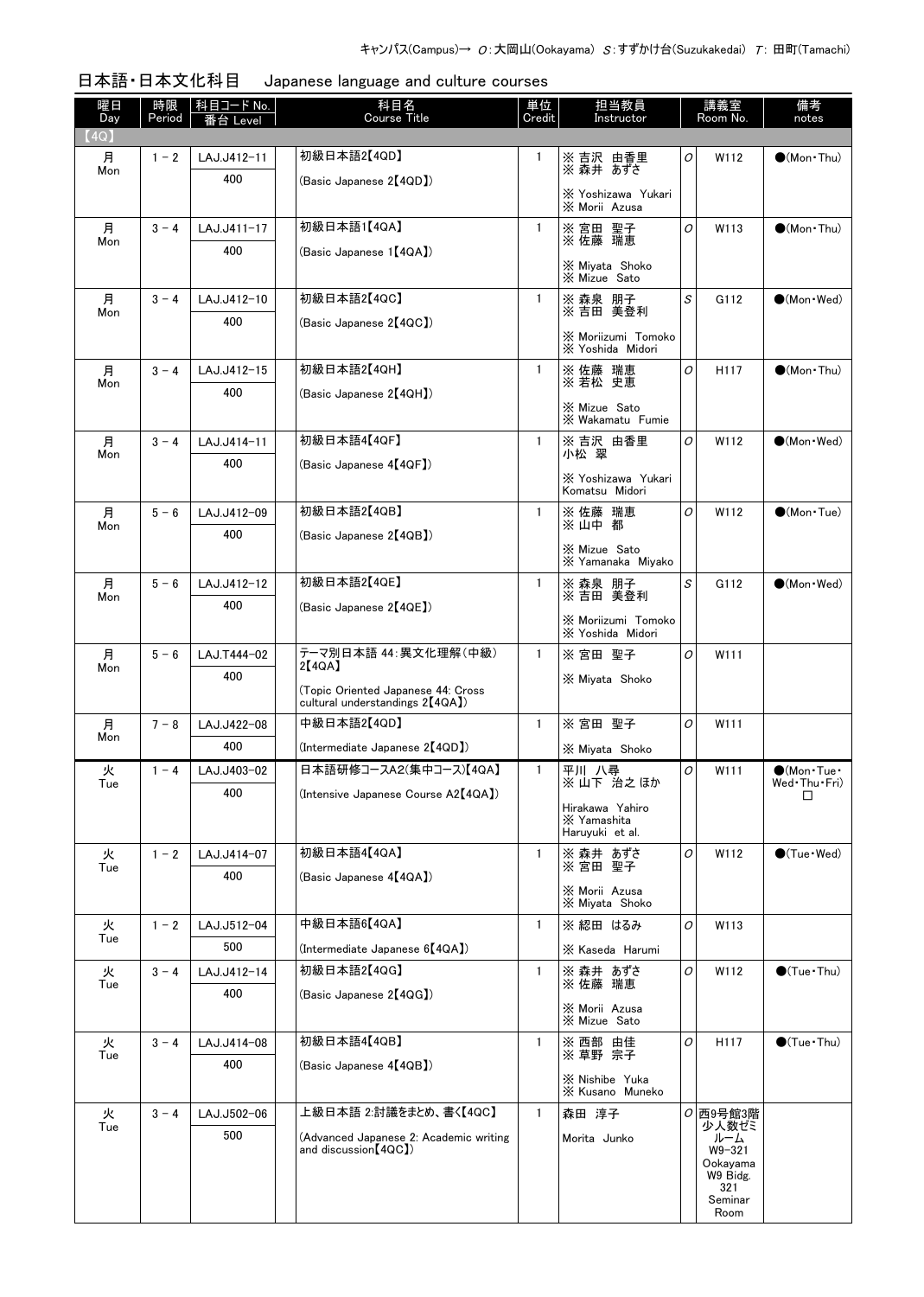| 日本語·日本文化科目 |  | Japanese language and culture courses |
|------------|--|---------------------------------------|
|------------|--|---------------------------------------|

| 曜日<br>Day | 時限<br>Period | 科目コード No.<br>≸台 Level |         | 科目名<br><b>Course Title</b>                                                         | 単位<br>Credit | 担当教員<br>Instructor                    |   | 講義室<br>Room No.     | 備考<br>notes                          |
|-----------|--------------|-----------------------|---------|------------------------------------------------------------------------------------|--------------|---------------------------------------|---|---------------------|--------------------------------------|
| (4Q)      |              |                       |         |                                                                                    |              |                                       |   |                     |                                      |
| 火<br>Tue  | $5 - 6$      | LAJ.J412-09           |         | 初級日本語2【4QB】                                                                        |              | ※佐藤 瑞恵<br>※山中 都                       | O | W112                | $\bullet$ (Mon $\cdot$ Tue)          |
|           |              | 400                   |         | (Basic Japanese 2【4QB】)                                                            |              | X Mizue Sato                          |   |                     |                                      |
|           |              |                       |         |                                                                                    |              | X Yamanaka Miyako                     |   |                     |                                      |
| 火<br>Tue  | $5 - 6$      | LAJ.J412-13           |         | 初級日本語2【4QF】                                                                        | $\mathbf{1}$ | ※ 森井 あずさ<br>※ 谷田部 由木子                 | 0 | H117                | $\bullet$ (Tue•Fri)                  |
|           |              | 400                   |         | (Basic Japanese 2【4QF】)                                                            |              | X Morii Azusa                         |   |                     |                                      |
|           |              |                       |         |                                                                                    |              | X Yatabe Yukiko                       |   |                     |                                      |
| 火<br>Tue  | $5 - 6$      | LAJ.J422-06           |         | 中級日本語2【4QB】                                                                        | $\mathbf{1}$ | ※西部由佳                                 | O | W111                |                                      |
|           |              | 400                   |         | (Intermediate Japanese 2【4QB】)                                                     |              | X Nishibe Yuka                        |   |                     |                                      |
| 火<br>Tue  | $5 - 6$      | LAJ.T416-02           |         | テーマ別日本語 16:漢字(初級)2【4QA】                                                            | $\mathbf{1}$ | ※ 谷田部 由木子                             | 0 | W931                |                                      |
|           |              | 400                   |         | (Topic Oriented Japanese 16: Kanji basic<br>2[4QA])                                |              | X Yatabe Yukiko                       |   |                     |                                      |
| 火<br>Tue  | $5 - 6$      | LAJ.T446-02           |         | テーマ別日本語 46:異文化理解(中級)<br>4 <b>(</b> 4 Q A )                                         | $\mathbf{1}$ | ※ 斎藤 ちぐさ                              | O | W113                |                                      |
|           |              | 400                   |         | (Topic Oriented Japanese 46: Cross                                                 |              | X Saito Chigusa                       |   |                     |                                      |
|           |              |                       |         | cultural understandings 4[4QA])                                                    |              |                                       |   |                     |                                      |
| 火<br>Tue  | $7 - 8$      | LAJ.J424-05           |         | 中級日本語4【4QB】                                                                        | $\mathbf{1}$ | ※ 西部 由佳                               | O | W111                |                                      |
|           |              | 400                   |         | (Intermediate Japanese 4 [4 Q B ])                                                 |              | X Nishibe Yuka                        |   |                     |                                      |
| 火<br>Tue  | $7 - 8$      | LAJ.T422-02           |         | テーマ別日本語 22:聴解・会話(中級)<br>2[4QA]                                                     | $\mathbf{1}$ | ※ 斎藤 ちぐさ                              | O | W113                |                                      |
|           |              | 400                   |         | (Topic Oriented Japanese 22:                                                       |              | X Saito Chigusa                       |   |                     |                                      |
|           |              |                       |         | Intermediate listening comprehension and<br>conversation 2 <sup>[4QA]</sup> )      |              |                                       |   |                     |                                      |
| 火         | $7 - 8$      | LAJ.T442-02           |         | テーマ別日本語 42:ニュースのための聴解                                                              | $\mathbf{1}$ | ※山中都                                  | O | W112                |                                      |
| Tue       |              | 400                   |         | (中級)【4QA】                                                                          |              | X Yamanaka Miyako                     |   |                     |                                      |
|           |              |                       |         | (Topic Oriented Japanese 42: Listening<br>comprehension for news <sup>[4QA])</sup> |              |                                       |   |                     |                                      |
| 火         | $7 - 8$      | LAJ.T502-04           | $\star$ | Topic Oriented Japanese 52: Strategic<br>approach to Japanese and culture          | $\mathbf{1}$ | 山元 啓史                                 | S | G112                |                                      |
| Tue       |              | 500                   |         | 2[4QB]                                                                             |              | Yamamoto Hilofumi                     |   |                     |                                      |
|           |              |                       |         | (テーマ別日本語 52:言語文化ストラテジ<br>2[4QB]                                                    |              |                                       |   |                     |                                      |
| 火         | $9 - 10$     | LAJ.J504-02           |         | 上級日本語 4:文章表現【4QB】                                                                  | $\mathbf{1}$ | 山元 啓史                                 | S | G112                |                                      |
| Tue       |              | 500                   |         | (Advanced Japanese 4: Academic                                                     |              | Yamamoto Hilofumi                     |   |                     |                                      |
|           |              |                       |         | expressions <sup>[4QB]</sup> )                                                     |              |                                       |   |                     |                                      |
| 水<br>Wed  | $1 - 4$      | LAJ.J403-02           |         | 日本語研修コースA2(集中コース)【4QA】                                                             | $\mathbf{1}$ | 平川 八尋<br>※ 山下 治之 ほか                   | 0 | W111                | $\bigcirc$ (Mon·Tue·<br>Wed Thu Fri) |
|           |              | 400                   |         | (Intensive Japanese Course A2【4QA】)                                                |              | Hirakawa Yahiro                       |   |                     | □                                    |
|           |              |                       |         |                                                                                    |              | X Yamashita<br>Haruyuki et al.        |   |                     |                                      |
| 水         | $1 - 2$      | LAJ.J412-08           |         | 初級日本語2【4QA】                                                                        | $\mathbf{1}$ | ※ 吉沢 由香里                              | 0 | W112                | $\bullet$ (Wed Fri)                  |
| Wed       |              | 400                   |         | (Basic Japanese 2【4QA】)                                                            |              | ※ 谷田部 由木子                             |   |                     |                                      |
|           |              |                       |         |                                                                                    |              | X Yoshizawa Yukari<br>X Yatabe Yukiko |   |                     |                                      |
| 水         | $3 - 4$      | LAJ.J414-09           |         | 初級日本語4【4QC】                                                                        | $\mathbf{1}$ | ※ 吉田 美登利<br>※ 斎藤 ちぐさ                  | S | G112                | $\bullet$ (Wed Fri)                  |
| Wed       |              | 400                   |         | (Basic Japanese 4【4QC】)                                                            |              |                                       |   |                     |                                      |
|           |              |                       |         |                                                                                    |              | X Yoshida Midori<br>X Saito Chigusa   |   |                     |                                      |
| 水         | $3 - 4$      | LAJ.J414-11           |         | 初級日本語4【4QF】                                                                        | $\mathbf{1}$ | ※ 吉沢 由香里<br>小松 翠                      | O | W113                | $\bullet$ (Mon $\cdot$ Wed)          |
| Wed       |              | 400                   |         | (Basic Japanese 4【4QF】)                                                            |              |                                       |   |                     |                                      |
|           |              |                       |         |                                                                                    |              | X Yoshizawa Yukari<br>Komatsu Midori  |   |                     |                                      |
| 水<br>Wed  | $3 - 4$      | LAJ.J502-04           |         | 上級日本語 2:討議をまとめ、書く【4QA】                                                             | $\mathbf{1}$ | 森田 淳子                                 |   | $O$ 西9号館3階<br>少人数ゼミ |                                      |
|           |              | 500                   |         | (Advanced Japanese 2: Academic writing<br>and discussion【4QA】)                     |              | Morita Junko                          |   | ルーム                 |                                      |
|           |              |                       |         |                                                                                    |              |                                       |   | W9-321<br>Ookayama  |                                      |
|           |              |                       |         |                                                                                    |              |                                       |   | W9 Bidg.<br>321     |                                      |
|           |              |                       |         |                                                                                    |              |                                       |   | Seminar<br>Room     |                                      |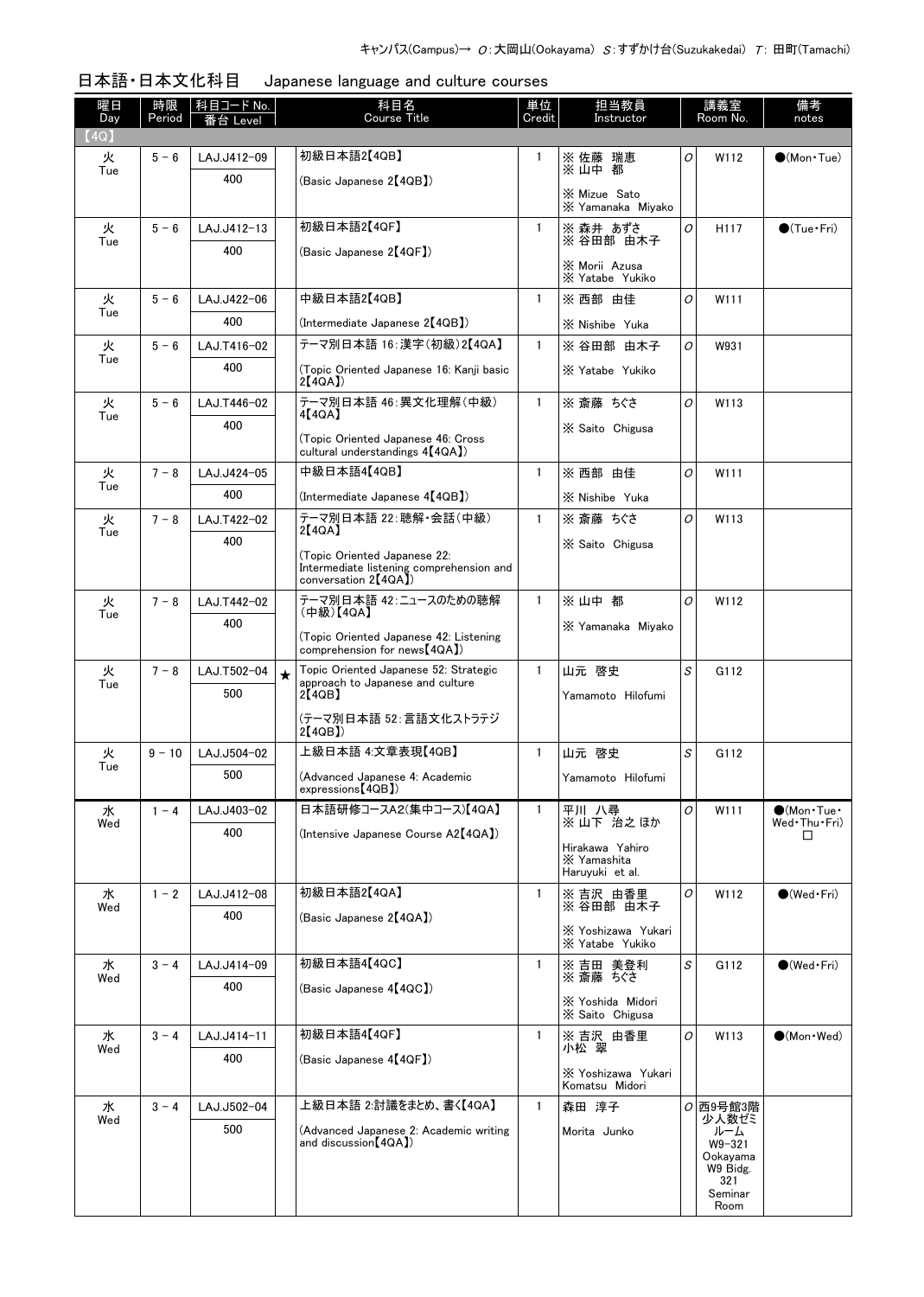| 曜日<br>Day | 時限<br>Period | 科目コード No.   |         | 科目名<br><b>Course Title</b>                                                | 単位<br>Credit | 担当教員<br>Instructor                                |          | 講義室<br>Room No. | 備考<br>notes                 |
|-----------|--------------|-------------|---------|---------------------------------------------------------------------------|--------------|---------------------------------------------------|----------|-----------------|-----------------------------|
| (4Q)      |              | _evel       |         |                                                                           |              |                                                   |          |                 |                             |
| 水         | $3 - 4$      | LAJ.J502-07 |         | 上級日本語 2:討議をまとめ、書く【4QD】                                                    | $\mathbf{1}$ | ※吉沢 由香里                                           | O        | W112            |                             |
| Wed       |              | 500         |         | (Advanced Japanese 2: Academic writing<br>and discussion (4QD)            |              | X Yoshizawa Yukari                                |          |                 |                             |
| 水<br>Wed  | $3 - 4$      | LAJ.J512-07 |         | 中級日本語6【4QD】                                                               | $\mathbf{1}$ | 佐藤 礼子                                             | O        | W931            |                             |
|           |              | 500         |         | (Intermediate Japanese 6 <sup>[4QD])</sup>                                |              | Sato Reiko                                        |          |                 |                             |
| 水<br>Wed  | $5 - 6$      | LAJ.J412-12 |         | 初級日本語2【4QE】                                                               | $\mathbf{1}$ | ※ 森泉 朋子<br>※ 吉田 美登利                               | S        | G112            | $\bullet$ (Mon $\cdot$ Wed) |
|           |              | 400         |         | (Basic Japanese 2【4QE】)                                                   |              | X Moriizumi Tomoko<br>X Yoshida Midori            |          |                 |                             |
| 水         | $5 - 6$      | LAJ.J414-07 |         | 初級日本語4【4QA】                                                               | $\mathbf{1}$ | ※ 森井 あずさ<br>※ 宮田 聖子                               | 0        | W112            | $\bigcirc$ (Tue · Wed)      |
| Wed       |              | 400         |         | (Basic Japanese 4【4QA】)                                                   |              |                                                   |          |                 |                             |
|           |              |             |         |                                                                           |              | X Morii Azusa<br>X Miyata Shoko                   |          |                 |                             |
| 水         | $7 - 8$      | LAJ.J412-10 |         | 初級日本語2【4QC】                                                               | $\mathbf{1}$ | ※ 森泉 朋子                                           | S        | G112            | $\bullet$ (Mon $\cdot$ Wed) |
| Wed       |              | 400         |         | (Basic Japanese 2【4QC】)                                                   |              | ※吉田 美登利                                           |          |                 |                             |
|           |              |             |         |                                                                           |              | X Moriizumi Tomoko<br>X Yoshida Midori            |          |                 |                             |
| 水         | $7 - 8$      | LAJ.J422-05 |         | 中級日本語2【4QA】                                                               | $\mathbf{1}$ | ※宮田 聖子                                            | O        | W112            |                             |
| Wed       |              | 400         |         | (Intermediate Japanese 2 <sup>[4QA])</sup>                                |              | X Miyata Shoko                                    |          |                 |                             |
| 木         | $1 - 4$      | LAJ.J403-02 |         | 日本語研修コースA2(集中コース)【4QA】                                                    | $\mathbf{1}$ | 平川 八尋<br>※山下 治之ほか                                 | O        | W111            | $\bullet$ (Mon•Tue•         |
| Thu       |              | 400         |         | (Intensive Japanese Course A2[4QA])                                       |              |                                                   |          |                 | Wed•Thu•Fri)<br>□           |
|           |              |             |         |                                                                           |              | Hirakawa Yahiro<br>X Yamashita<br>Haruyuki et al. |          |                 |                             |
| 木<br>Thu  | $1 - 2$      | LAJ.J411-17 |         | 初級日本語1【4QA】                                                               | $\mathbf{1}$ | 聖子<br>※ 宮田 聖子<br>※ 佐藤 瑞恵                          | 0        | W113            | $\bullet$ (Mon Thu)         |
|           |              | 400         |         | (Basic Japanese 1【4QA】)                                                   |              | ※ Miyata Shoko<br>※ Mizue Sato                    |          |                 |                             |
| 木         | $1 - 2$      | LAJ.J412-15 |         | 初級日本語2【4QH】                                                               | $\mathbf{1}$ | ※佐藤 瑞恵                                            | O        | W112            | $(Mon\cdot Thu)$            |
| Thu       |              | 400         |         | (Basic Japanese 2【4QH】)                                                   |              | ※若松 史恵                                            |          |                 |                             |
|           |              |             |         |                                                                           |              | X Mizue Sato<br>X Wakamatu Fumie                  |          |                 |                             |
| 木         | $3 - 4$      | LAJ.J412-14 |         | 初級日本語2【4QG】                                                               | $\mathbf{1}$ | ※ 森井 あずさ                                          | 0        | W112            | $\bigcirc$ (Tue · Thu)      |
| Thu       |              | 400         |         | (Basic Japanese 2【4QG】)                                                   |              | ※佐藤 瑞恵                                            |          |                 |                             |
|           |              |             |         |                                                                           |              | X Morii Azusa<br>X Mizue Sato                     |          |                 |                             |
| 木         | $3 - 4$      | LAJ.J424-04 |         | 中級日本語4【4QA】                                                               | $\mathbf{1}$ | ※ 山下 治之                                           | 0        | W831            |                             |
| Thu       |              | 400         |         | (Intermediate Japanese 4【4QA】)                                            |              | X Yamashita                                       |          |                 |                             |
|           |              |             |         |                                                                           |              | Haruyuki                                          |          |                 |                             |
| 木<br>Thu  | $3 - 4$      | LAJ.J502-05 |         | 上級日本語 2:討議をまとめ、書く【4QB】                                                    | $\mathbf{1}$ | ※ 森泉 朋子                                           | S        | G112            |                             |
|           |              | 500         |         | (Advanced Japanese 2: Academic writing<br>and discussion [4QB])           |              | X Moriizumi Tomoko                                |          |                 |                             |
| 木<br>Thu  | $3 - 4$      | LAJ.T502-03 | $\star$ | Topic Oriented Japanese 52: Strategic<br>approach to Japanese and culture | $\mathbf{1}$ | 平川 八尋                                             | $\Omega$ | W931            |                             |
|           |              | 500         |         | 2[4QA]                                                                    |              | Hirakawa Yahiro                                   |          |                 |                             |
|           |              |             |         | (テーマ別日本語 52:言語文化ストラテジ<br>2[4QA]                                           |              |                                                   |          |                 |                             |
| 木         | $5 - 6$      | LAJ.T412-02 |         | テーマ別日本語 12:日本の生活と社会                                                       | $\mathbf{1}$ | ※ 山下 治之                                           | O        | W111            |                             |
| Thu       |              | 400         |         | 2[4QA]                                                                    |              | X Yamashita                                       |          |                 |                             |
|           |              |             |         | (Topic Oriented Japanese 12: Daily life in<br>Japanese society $2[4QA]$   |              | Haruyuki                                          |          |                 |                             |
| 木         | $5 - 6$      | LAJ.J512-05 |         | 中級日本語6【4QB】                                                               | $\mathbf{1}$ | ※ 草野 宗子                                           | 0        | W112            |                             |
| Thu       |              | 500         |         | (Intermediate Japanese 6【4QB】)                                            |              | X Kusano Muneko                                   |          |                 |                             |
| 木         | $5 - 6$      | LAJ.J512-06 |         | 中級日本語6【4QC】                                                               | $\mathbf{1}$ | ※ 森泉 朋子                                           | S        | G112            |                             |
| Thu       |              | 500         |         | (Intermediate Japanese 6[4QC])                                            |              | X Moriizumi Tomoko                                |          |                 |                             |
| 木         | $7 - 8$      | LAJ.J412-11 |         | 初級日本語2【4QD】                                                               | 1            | ※ 吉沢 由香里                                          | 0        | W113            | $\bigcirc$ (Mon Thu)        |
| Thu       |              | 400         |         | (Basic Japanese 2【4QD】)                                                   |              | ※ 森井 あずさ                                          |          |                 |                             |
|           |              |             |         |                                                                           |              | X Yoshizawa Yukari<br>X Morii Azusa               |          |                 |                             |